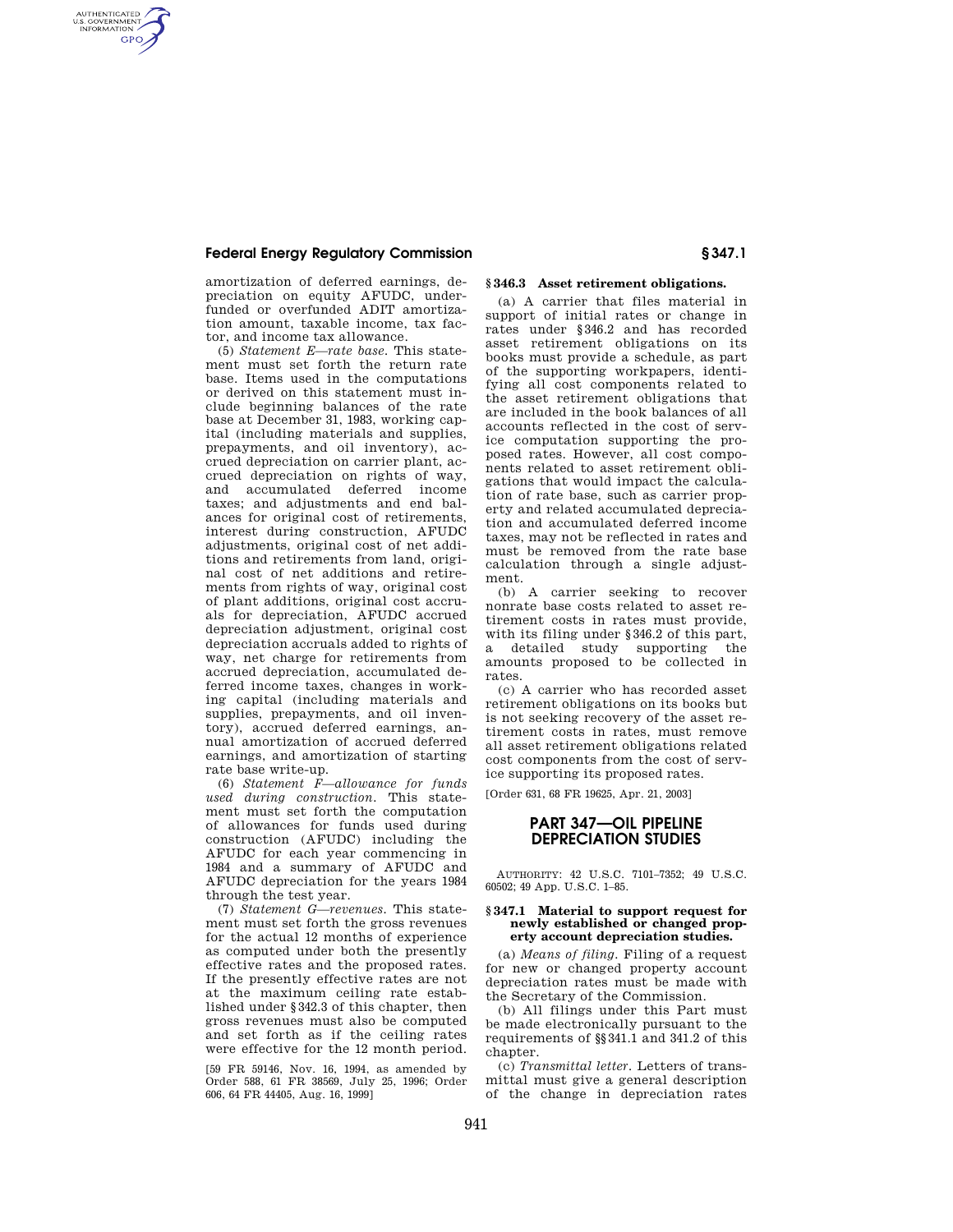being proposed in the filing. Letters of transmittal must also certify that the letter of transmittal (not including the information to be provided, as identified in paragraphs (d) and (e) of this section) has been sent to each shipper and to each subscriber. If there are no subscribers, letters of transmittal must so state.

(d) *Effectiveness of property account depreciation rates.* (1) The proposed depreciation rates being established in the first instance must be used until they are either accepted or modified by the Commission. Rates in effect at the time of the proposed revision must continue to be used until the proposed revised rates are approved or modified by the Commission.

(2) When filing for approval of either new or changed property account depreciation rates, a carrier must provide information in sufficient detail to fully explain and justify its proposed rates.

(e) *Information to be provided.* The information in paragraphs (e)(1) through (5) of this section must be provided as justification for depreciation changes. Modifications, additions, and deletions to these data elements should be made to reflect the individual circumstances of the carrier's properties and operations. Any information in paragraphs  $(e)(1)$  through  $(5)$  of this section, the release of which would violate section 15(13) of the Interstate Commerce Act, must be provided in a format that will protect individual shippers.

(1) A brief summary relating to the general principles on which the proposed depreciation rates are based (*e.g.,*  why the economic life of the pipeline section is less then the physical life).

(2) An explanation of the organization, ownership, and operation of the pipeline.

(3) A table of the proposed depreciation rates by account.

(4) An explanation of the average remaining life on a physical basis and on an economic basis.

(5) The following specific background data must be submitted at the time of and concurrently with any request for the establishment of, or modification to, depreciation rates for carriers. If the information listed is not applicable, it may be omitted from the filing:

**§ 347.1 18 CFR Ch. I (4–1–10 Edition)** 

(i) Up-to-date engineering maps of the pipeline including the location of all gathering facilities, trunkline facilities, terminals, interconnections with other pipeline systems, and interconnections with refineries/plants. Maps must indicate the direction of flow

(ii) A brief description of the carrier's operations and an estimate of any major near-term additions or retirements including the estimated costs, location, reason, and probable year of transaction.

(iii) The present depreciation rates being used by account.

(iv) For the most current year available and for the two prior years, a breakdown of the throughput (by type of product, if applicable) received with source (e.g. name of well, pipeline company) at each receipt point and throughput delivered at each delivery point.

(v) The daily average capacity (in barrels per day) and the actual average capacity (in barrels per day) for the most current year, by line section.

(vi) A list of shipments and their associated receipt points, delivery points, and volumes (in barrels) by type of product (where applicable) for the most current year.

(vii) For each primary carrier account, the latest month's book balances for gross plant and for accumulated reserve for depreciation.

(viii) An estimate of the remaining life of the system (both gathering and trunk lines) including the basis for the estimate.

(ix) For crude oil, a list of the fields or areas from which crude oil is obtained.

(x) If the proposed depreciation rate adjustment is based on the remaining physical life of the properties, a complete, or updated, if applicable, Service Life Data Form (FERC Form No. 73) through the most current year.

(xi) Estimated salvage value of properties by account.

[59 FR 59147, Nov. 16, 1994, as amended at 60 FR 358, Jan. 4, 1995; Order 714, 73 FR 57537, Oct. 3, 2008]